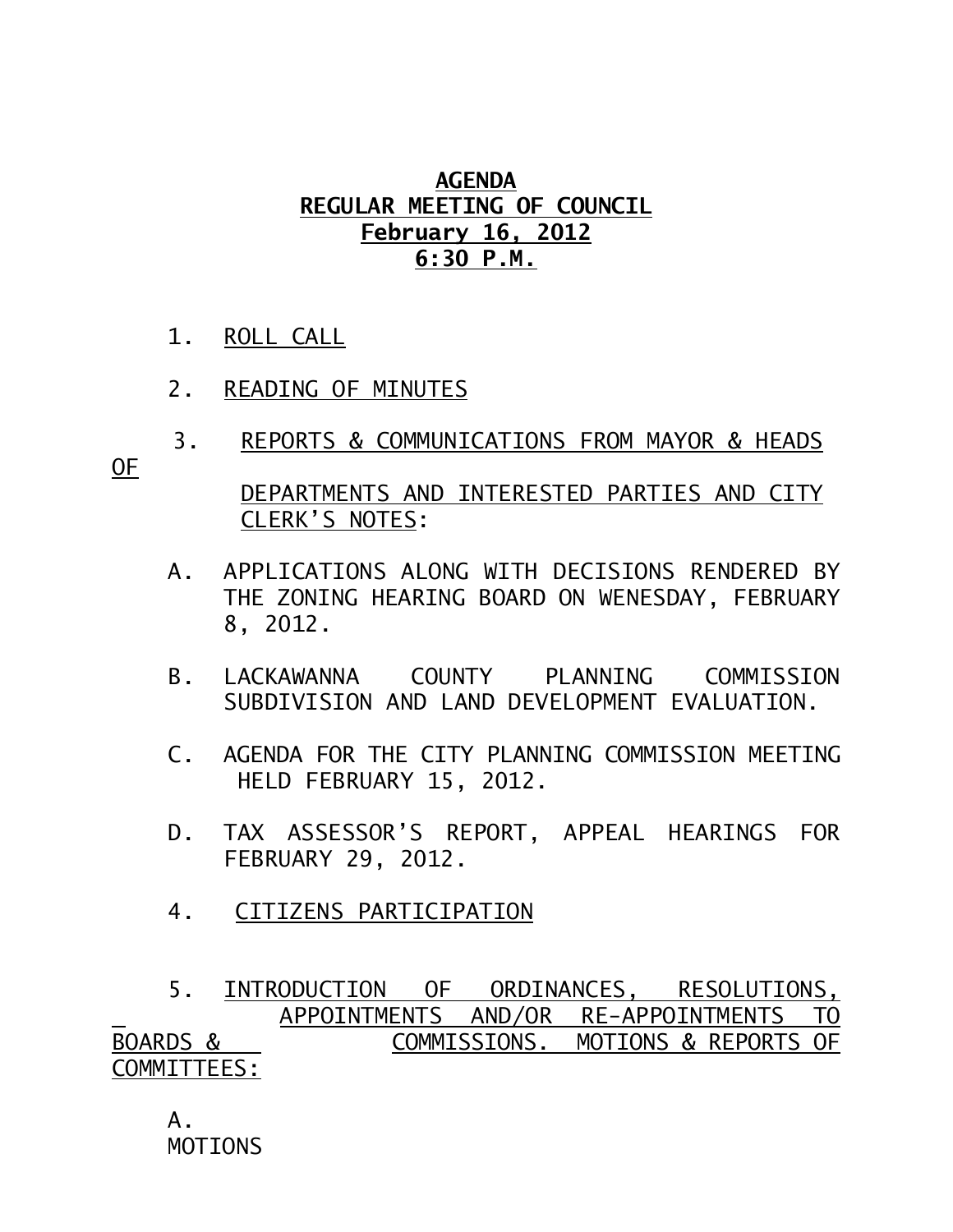## B.

AUTHORIZING THE MAYOR AND OTHER APPROPRIATE CITY OFFICIALS OF THE CITY OF SCRANTON TO ACCEPT AND DISBURSE GRANT FUNDS FROM THE WALMART FOUNDATION IN THE AMOUNT OF \$2,000.00 TO PURCHASE TOYS AND COATS FROM THE SCRANTON POLICE DEPARTMENT'S ANNUAL TOY/COAT DRIVE.

C.

CREATING AND ESTABLISHING SPECIAL CITY ACCOUNT NO. 02.229602 ENTITLED "SCRANTON POLICE HOLIDAY TOY & COAT DRIVE" FOR THE RECEIPT AND DISBURSEMENT OF DONATIONS RECEIVED BY THE POLICE DEPARTMENT TO PURCHASE TOYS AND COATS DURING THE HOLIDAY SEASON FOR AREA FAMILIES.

D.

TRANSFERRING FUNDS FROM FUND 01 CITY OF SCRANTON 2006 SERIES A TAN ACCOUNT WHICH FUNDS AND ACCOUNT ARE NO LONGER NEEDED FOR THE CONDUCT OF CITY BUSINESS, AND ABOLISHING AND CLOSING SAID ACCOUNT TO THE PNC GENERAL FUNDING CHECKING ACCOUNT LISTED BELOW.

6. CONSIDERATION OF ORDINANCES – READING BY TITLE –

A.

READING BY TITLE – FILE OF COUNCIL NO. 16, 2012 – AN ORDINANCE - AUTHORIZING THE MAYOR AND OTHER APPROPRIATE OFFICIALS OF THE CITY OF SCRANTON TO EXECUTE AND ENTER INTO AN ADDENDUM TO THE PROFESSIONAL SERVICES CONTRACT WITH NORTHEAST REVENUE SERVICES LLC FOR THE COLLECTION OF DELINQUENT TAXES TO EXPAND THE COLLECTION SERVICES PERFORMED BY NORTHEAST REVENUE SERVICES TO INCLUDE THE COLLECTION OF CURRENT AND DELINQUENT REFUSE